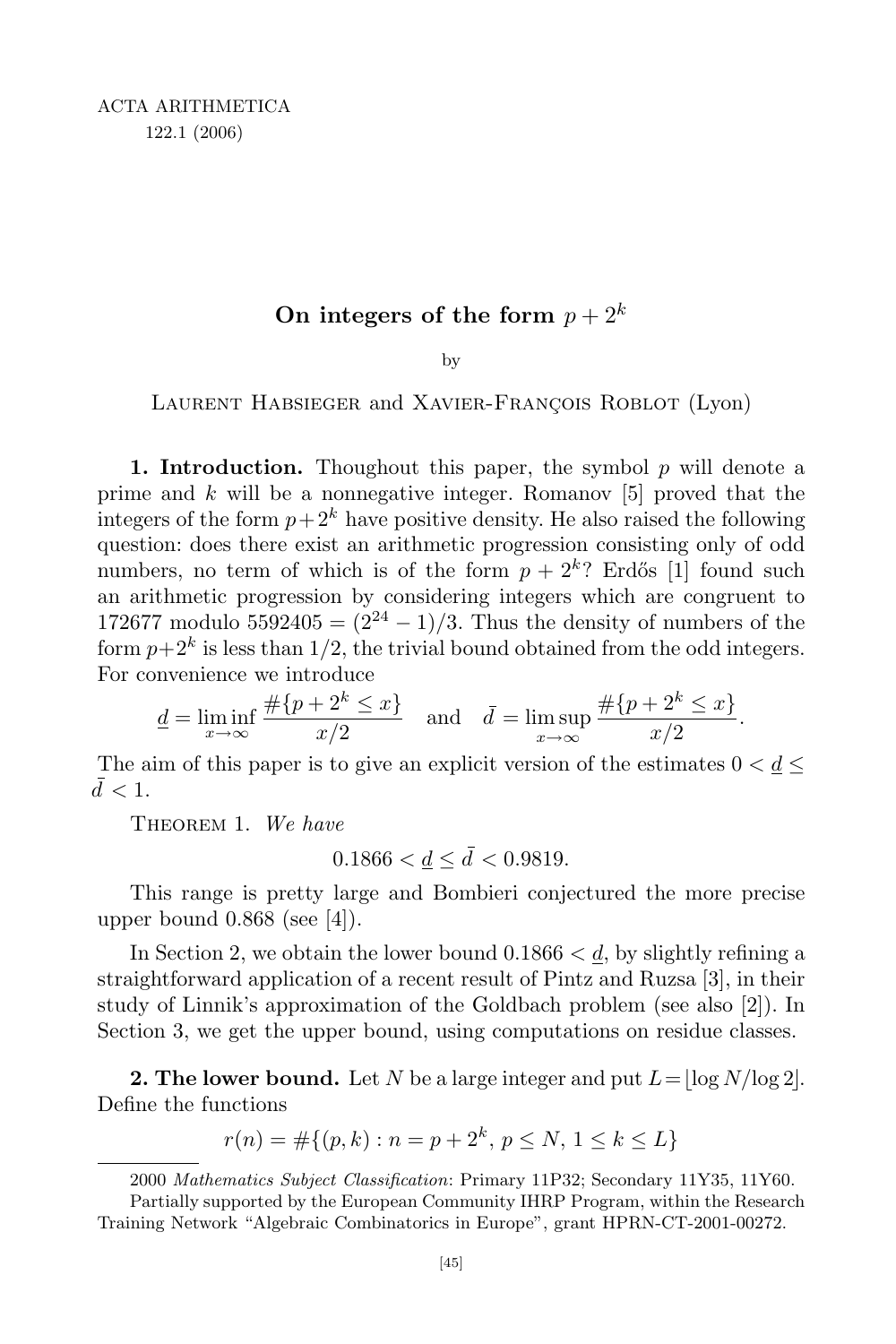and

$$
s(N) = \#\{(p_1, p_2, k_1, k_2) : p_1 - p_2 = 2^{k_2} - 2^{k_1}, p_j \le N, 1 \le k_j \le L, j = 1, 2\}
$$
  
so that

$$
s(N) = \sum_{n=1}^{N} r^2(n).
$$

Pintz and Ruzsa [3] proved the following lemma.

Lemma 1. *For N large enough*, *we have*

$$
s(N) \le \frac{2}{\log^2 2} \, CN,
$$

*where C <* 5*.*3636*.*

Let  $d(N)$  denote the number of positive integers  $n \leq N$  which may be written in the form  $n = p + 2<sup>k</sup>$ . The Cauchy–Schwarz inequality implies easily that

$$
(\pi(N)L)^2 \le d(N)s(N),
$$

where  $\pi(N)$  denotes the number of primes  $p \leq N$ . We deduce from Lemma 1 and from the prime number theorem that  $2Cd(N) \geq (1+o(1))N$ , and the lower bound  $d \geq 1/C > 0.1864$  follows from the definitions.

To get the bound from the theorem, we need further notations. Put

$$
\varepsilon_N = \frac{\sum_{1 \leq n \leq N, r(n) > 0} r(n)}{\sum_{1 \leq n \leq N, r(n) > 0} 1}
$$
 and  $\varepsilon = \frac{2}{\underline{d} \log 2}$ .

By the definitions, there exists a subsequence of  $(\varepsilon_N)_{N \in \mathbb{N}}$  which converges to  $\varepsilon$ . Let us now refine the Cauchy–Schwarz inequality by studying

$$
\Delta_N = \sum_{1 \le n \le N, r(n) > 0} (r(n) - \varepsilon_N)^2,
$$

so that

$$
\Delta_N = \sum_{1 \le n \le N} r^2(n) - \frac{\left(\sum_{1 \le n \le N} r(n)\right)^2}{\sum_{1 \le n \le N, r(n) > 0} 1} = s(N) - \frac{(\pi(N)L)^2}{d(N)}
$$
  

$$
\le \left(5.3636 - \frac{1}{d} + o(1)\right) \frac{2N}{\log^2 2}
$$

for infinitely many *N*. Without loss of generality we may assume that  $\varepsilon \in \mathcal{E}$ |15, 15.5|: otherwise we would get either  $\underline{d} \ge 0.19$ , which would be better, or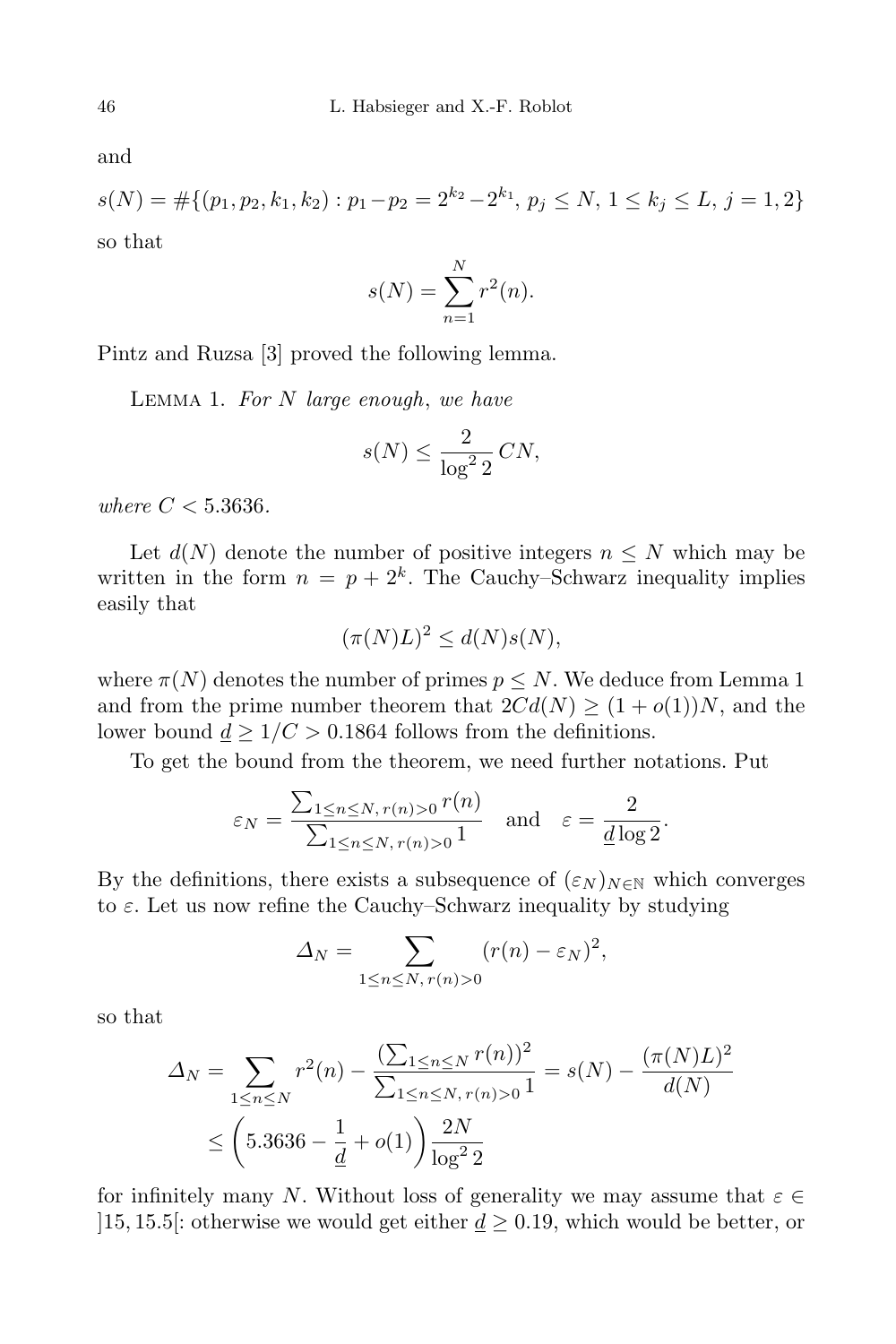$d \leq 0.1862$ , which is false. For infinitely many *N* we thus have

$$
\Delta_N \ge \sum_{1 \le n \le N, r(n) > 0} (15 - \varepsilon_N)^2 \ge \left(\sum_{1 \le n \le N, r(n) > 0} (15 - \varepsilon)^2 + o(1)\right)N
$$
\n
$$
= \left(\frac{d}{2}\left(15 - \frac{2}{d\log 2}\right)^2 + o(1)\right)N.
$$

We deduce from these estimates the inequality

$$
\frac{\underline{d}}{2}\left(15-\frac{2}{\underline{d}\log 2}\right)^2 \le \frac{2}{\log^2 2}\left(5.3636-\frac{1}{\underline{d}}\right),
$$

which may be written as

$$
56.25 \log^2 2\underline{d}^2 - (15 \log 2 + 5.3636)\underline{d} + 1 \le 0.
$$

The lower bound  $d \geq 0.1866$  then follows.

## **3. The upper bound**

**A.** *Basic ideas.* Let us introduce further notations. Let *M* be a positive odd integer and let  $\omega$  denote the order of 2 in  $(\mathbb{Z}/M\mathbb{Z})^*$ . For  $\overline{m}$  a residue class modulo *M*, put

$$
f_M(\overline{m}) = \{ \overline{k} \in \mathbb{Z}/\omega\mathbb{Z} : \overline{m} - 2^{\overline{k}} \in (\mathbb{Z}/M\mathbb{Z})^* \}
$$

and

$$
\delta_M(\nu) = |\{\overline{m} \in \mathbb{Z}/M\mathbb{Z} : |f_M(\overline{m})| = \nu\}|.
$$

The basic tool to get an upper bound for  $\bar{d}$  is the following lemma.

Lemma 2. *With the previous notations*, *we have*

$$
\bar{d} \le \sum_{\nu=0}^{\omega} \delta_M(\nu) \min\left(\frac{1}{M}, \frac{2\nu}{\omega \varphi(M) \log 2}\right),\,
$$

*where ϕ denotes Euler's function.*

*Proof.* Let  $\overline{m}$  be a congruence class modulo *M*, with  $|f_M(\overline{m})| = \nu$ . Let us study the proportion of odd integers congruent to  $\overline{m}$  that may be written in the form  $p + 2<sup>k</sup>$ . This proportion is clearly at most  $1/M$ , and we only need to prove the alternative upper bound.

Since all the primes but a finite number are invertible modulo *M*, there exist *ν* congruence equations  $\overline{m} = \overline{p}_i + 2^{k_i}, i \in \{1, ..., \nu\}$ , such that all but finitely many representations  $p + 2<sup>k</sup>$  come from one of these congruence equations. The number of primes up to  $N$  which are congruent to  $p_i$  modulo *M* is asymptotic to  $N/(\varphi(M) \log N)$ , while the number of powers of 2 which are congruent to  $2^{k_i}$  modulo *M* is asymptotic to  $\log N/(\omega \log 2)$ . Thus the number of integers congruent to  $\overline{m}$  that may be written in the form  $p + 2^k$ is at most  $(\nu/(\varphi(M)\omega \log 2) + o(1))N$ . This implies that the proportion of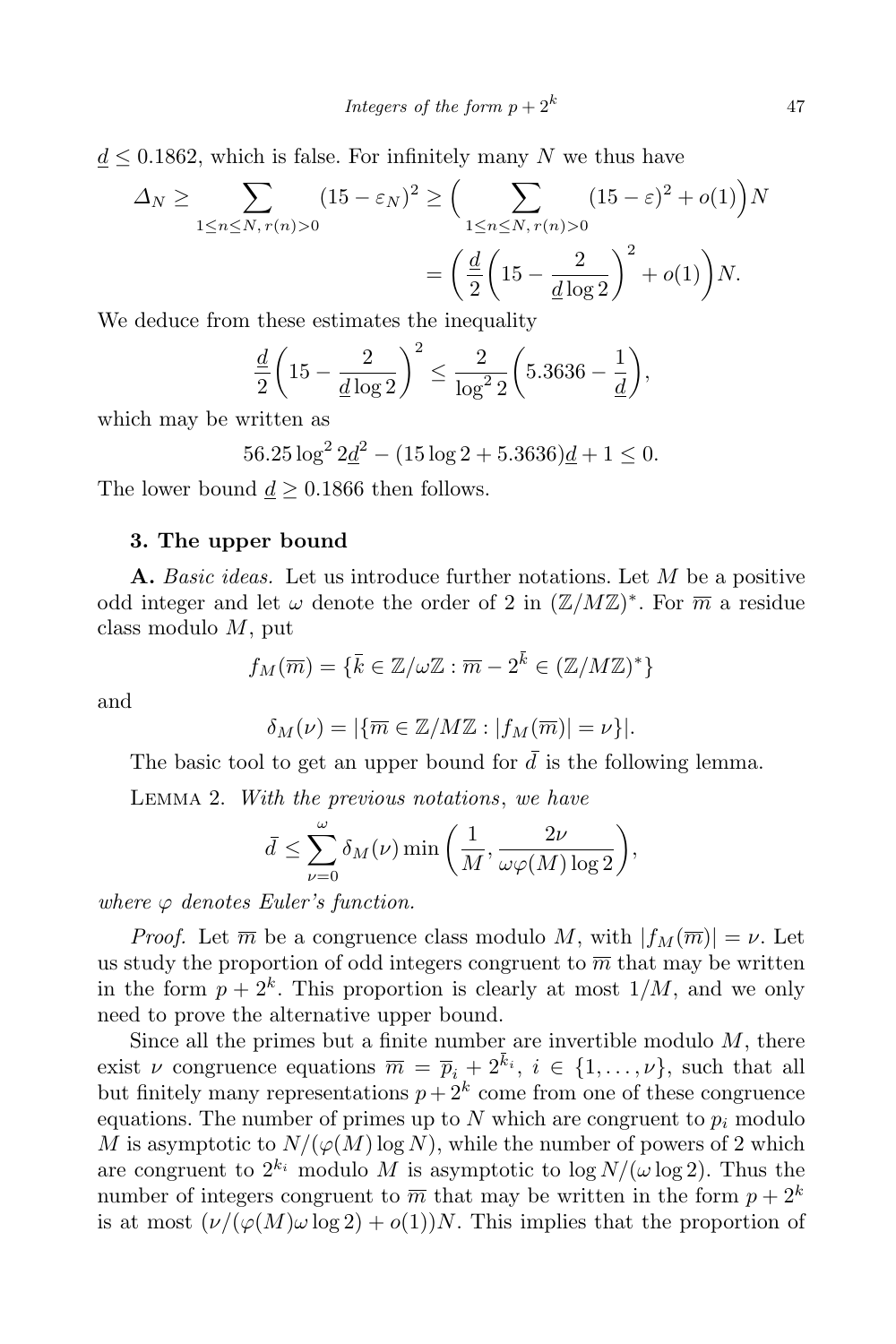odd integers enjoying these properties is at most  $2\nu/(\varphi(M)\omega \log 2)$  and the lemma follows.

This lemma provides a nontrivial upper bound for  $\bar{d}$  as soon as there exist residue classes  $\overline{m}$  modulo M such that

(1) 
$$
f_M(\overline{m}) < \frac{\omega \varphi(M) \log 2}{2M},
$$

a condition that occurs for a small number of classes. The main problem is to compute the distribution of the  $f_M(\overline{m})$ 's in an efficient way. The direct computation of all the  $f_M(\overline{m})$ 's is quickly limited by memory problems. However one can obtain significant results this way.

Take  $M = 23205 = (2^{24} - 1)/723$ , so that  $\omega = 24$  and  $\varphi(M) = 9216$ . Condition (1) is equivalent to  $f_M(\overline{m}) \leq 3$ . We find

$$
(\delta_M(0), \delta_M(1), \delta_M(2), \delta_M(3)) = (0, 48, 720, 320),
$$

and we get this way  $\bar{d}$  < 0.985049.

**B.** Refined algorithms and results. It appears that the function  $f_M$  takes very few possible values, when compared to the set of subsets of Z*/ω*Z. So let us introduce

$$
g_M(I) = \{ \overline{m} \in \mathbb{Z}/M\mathbb{Z} : f_M(\overline{m}) = I \} \text{ and } G_M(I) = |g_M(I)|
$$

for  $I \subset \mathbb{Z}/\omega\mathbb{Z}$ . Note that

$$
\delta_M(\nu) = \sum_{|I|=\nu} G_M(I).
$$

So it is sufficient to know the distribution of the  $G<sub>M</sub>(I)$ 's to compute an upper bound for *d*.

The main advantage of the function  $g_M$  is that it is easily computable by induction on the number of prime factors of *M*. The initial case is given by  $g_0({0}) = {0}.$ 

Let  $M_1$ ,  $M_2$  be two positive odd squarefree integers, with  $M_2 = pM_1$  for some prime *p* not dividing  $M_1$ . Let  $\omega_1$ ,  $\omega_2$  and  $\omega_p$  denote the order of 2 in  $(\mathbb{Z}/M_1\mathbb{Z})^*$ ,  $(\mathbb{Z}/M_2\mathbb{Z})^*$  and  $(\mathbb{Z}/p\mathbb{Z})^*$ , respectively. The image of  $f_p$  is easy to compute. There is the subset

$$
I_{p,0} = \{ \overline{2}^k \in (\mathbb{Z}/p\mathbb{Z})^* : \overline{k} \in \mathbb{Z}/\omega_p\mathbb{Z} \}
$$

with  $G_p(I_{p,0}) = p - \omega_p$ , and for each  $\overline{j} \in \mathbb{Z}/\omega_p\mathbb{Z}$  the subset

$$
I_{p,\bar{j}} = \{ \bar{2}^k \in (\mathbb{Z}/p\mathbb{Z})^* : \bar{k} \in \mathbb{Z}/\omega_p \mathbb{Z}, \, \bar{k} \neq \bar{j} \}
$$

with  $G_p(I_{p,\bar{j}}) = 1$ . Now, let  $I_2$  and  $I_p$  be in the image of  $f_{M_2}$  and  $f_p$  respectively. Denote by  $\widetilde{I}_2$  and  $\widetilde{I}_p$  the subsets of  $\mathbb{Z}/M_1\mathbb{Z}$  which are inverse images of  $I_2$  and  $I_p$  under the map on subsets induced by the natural surjections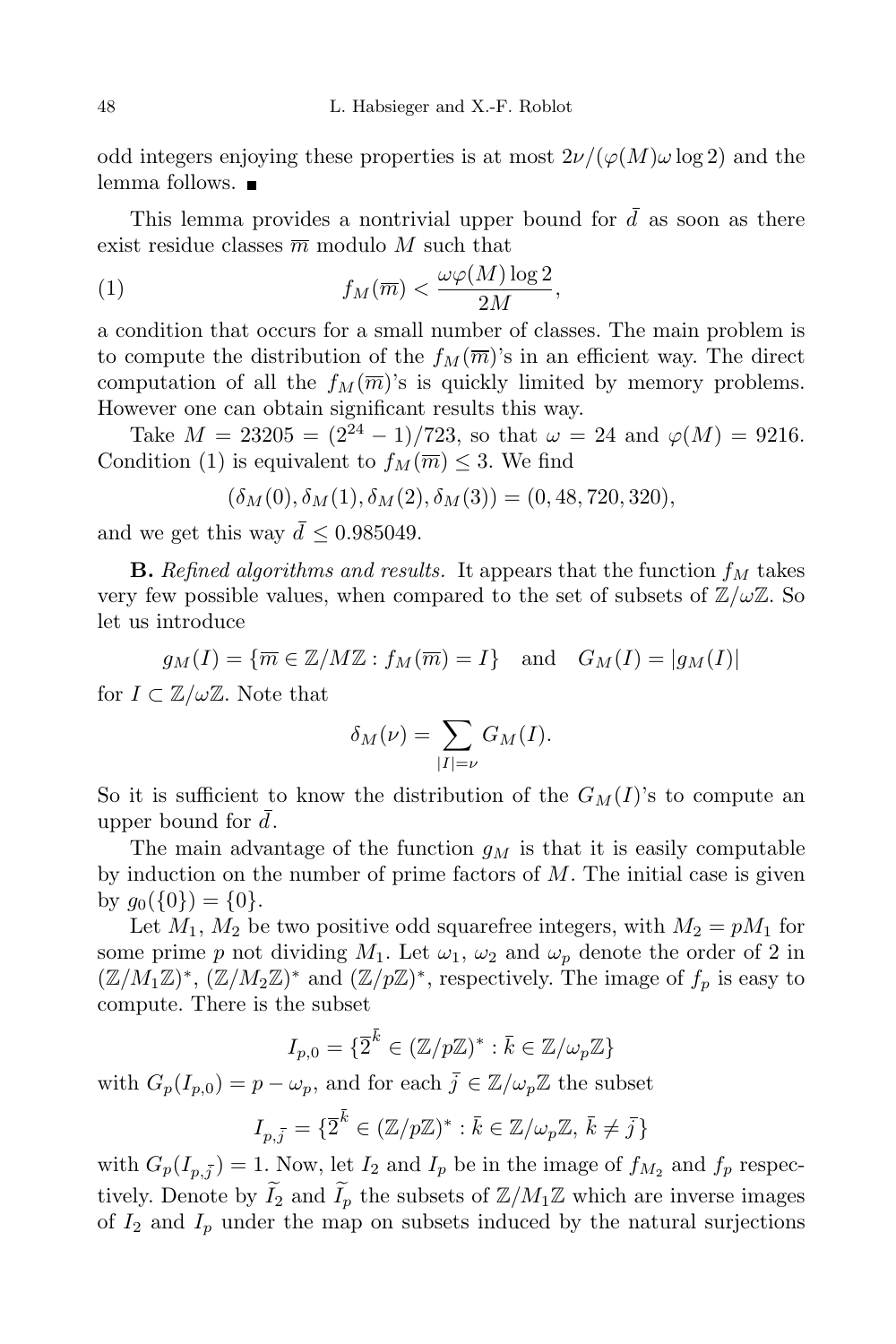$\mathbb{Z}/M_1\mathbb{Z} \to \mathbb{Z}/M_2\mathbb{Z}$  and  $\mathbb{Z}/M_1\mathbb{Z} \to \mathbb{Z}/p\mathbb{Z}$  respectively. Then it is easy to see that  $I_2 \cap I_p$  is in the image of  $f_{M_1}$  with

$$
G_{M_1}(I_2 \cap I_p) = G_{M_2}(I_2)G_p(I_p),
$$

and that all subsets in the image of  $f_{M_1}$  are obtained in this way.

This construction allows us to build recursively the image of  $f_M$ . It also enables us to find how many classes have the same image. Therefore, one can compute  $G_M(I)$  without knowing  $g_M(I)$ .

Let us give an example. For

$$
M = 5592405 = 3 \cdot 5 \cdot 7 \cdot 13 \cdot 17 \cdot 241 = (2^{24} - 1)/3,
$$

we have  $\omega = 24$ . There are 16401 subsets in the image of  $f_M$ , which is much fewer than  $2^{24}$ . Each of these subsets is obtained in *r* ways, with  $1 \leq r \leq$ 250068. Only subsets of cardinality at most 3 lead to an improved upper bound. The empty set appears 48 times. Each of the singletons from Z*/*24Z appears 540 times. For 2-subsets, the situation is slightly more complicated to describe. The subsets of the form  ${a, a \pm 8}$  appear 3625 times (there are 24 of them) while those of the form  $\{a, a+12\}$  appear 7170 times (there are 12 of them). There are 224 interesting 3-subsets, appearing 3, 6, 225 or 9520 times.

This method requires much less memory than the algorithm from the previous subsection. It is still possible to save a bit more memory. Indeed, the representation problem (by an invertible plus a power of 2) is invariant when multiplied by a power of 2. So we can use a representative of a collection of subsets, each of them being obtained by translation from the representative, instead of subsets of Z*/ω*Z.

The best result found so far is given by

$$
M = 3 \cdot 5 \cdot 7 \cdot 11 \cdot 13 \cdot 17 \cdot 19 \cdot 31 \cdot 41 \cdot 73 \cdot 241 \cdot 257.
$$

It leads to the improvement

*d <* 0*.*9818818607968211912960156368*,*

and the upper bound from Theorem 1 follows. This computation took 35 minutes on an Intel Xeon 2.4 GHz with a memory stack of 2.1 GB. Indeed, the real limitation is the memory. Note that during the computations, subsets for which  $G_M(I)$  was quite large and thus unlikely to contribute to the density were dropped (still there were a total of 4469837 different subsets at the end). Hence the density obtained may be a little greater than the actual density for this value of *M*.

**Addendum.** The referee informed the authors that, while the paper was being refereed, János Pintz improved on the lower bound. In a paper to